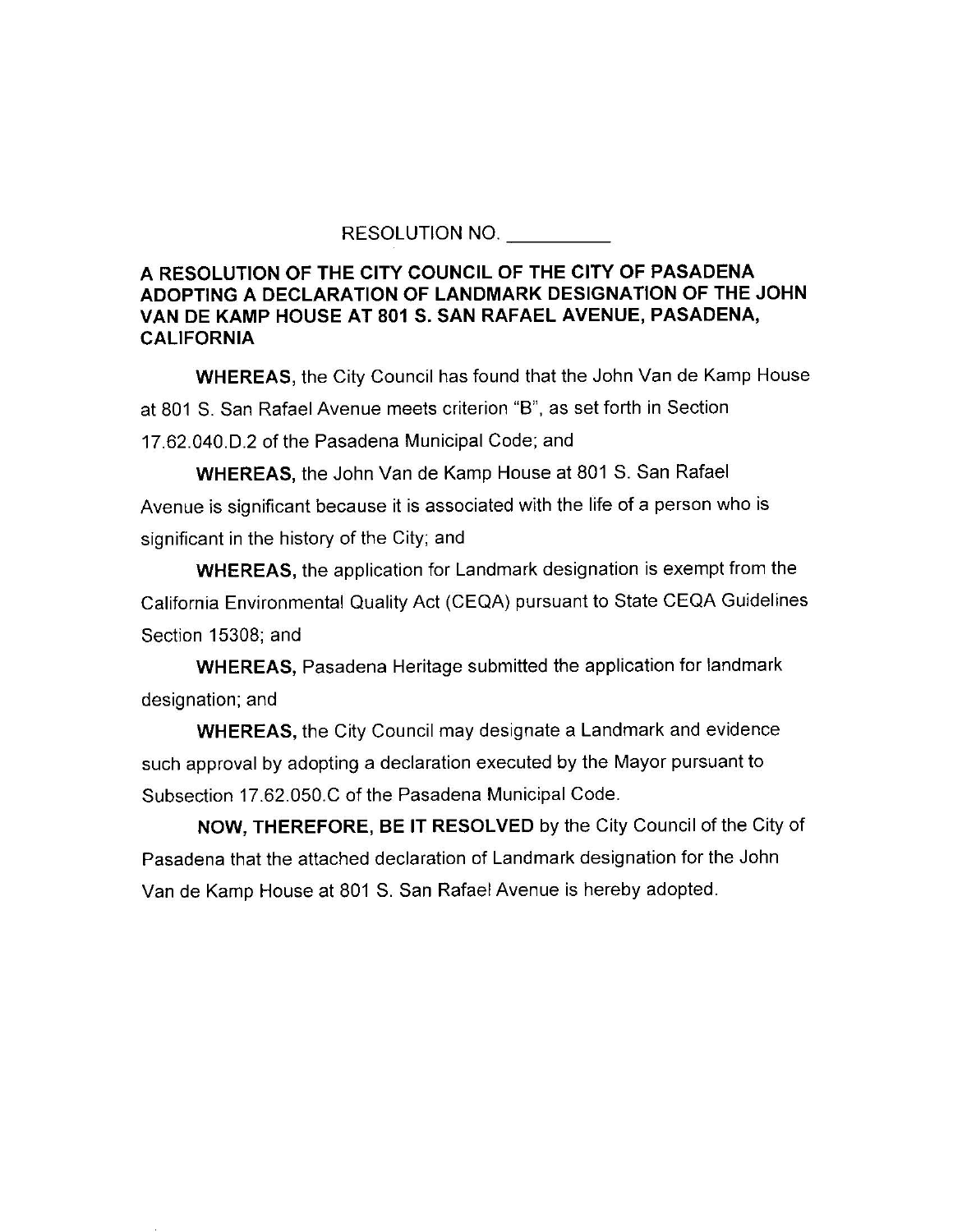Adopted at the \_\_\_\_\_\_\_\_\_ meeting of the City Council on the \_\_\_\_\_\_\_ day of \_\_\_\_\_\_\_\_\_, 2022 by the following vote:

AYES:

NOES:

ABSENT:

ABSTAIN:

## MARK JOMSKY, CMC, City Clerk

Approved as to form:

THE STATES Erman

Theresa E. Fuentes Assistant City Attorney